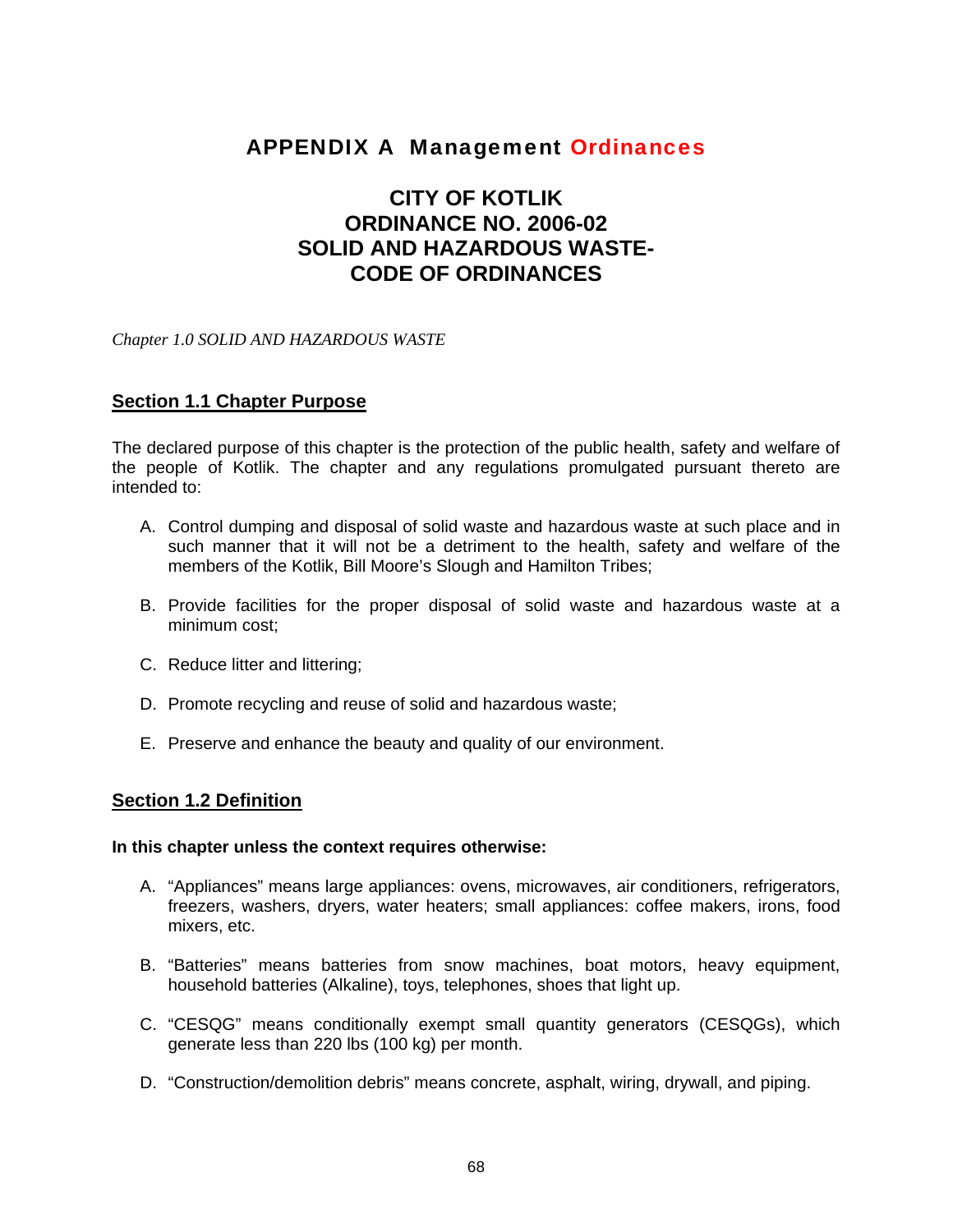- E. "Dirt and ash" means fireplace ash, miscellaneous dirt, and dust from home projects.
- F. "Disease Vector" means a carrier that can transmit a pathogen from one organism to another, and includes flies and other insects, rodents, and other small mammals, birds and vermin.
- G. "Disposal" means the deposit of a solid or liquid waste into or onto the water or land of the tribe, whether the waste is contained or uncontained, by discharging, injecting, dumping, spilling, leaking, placing, discharging, or abandoning the waste so that the waste or any part or byproduct of the waste might enter the environment.
- H. "Domestic animals" means dogs, cats and birds.
- I. "Drop-off center" means site of the collection of recyclable materials into designated containers.
- J. "Electronic goods" means computers, electronic parts, televisions, VCR and DVD players, Nintendo games, etc.
- K. "Food Scraps" means used and unused food, hide hair, solid and liquid fats.
- L. "Glass" means glass containers such as soft drink bottles, bottles and jars from food.
- M. "Hazardous waste" means a waste or combination of wastes that because of quantity, concentration or physical, chemical or infectious, pathological or radiological characteristics might cause, or significantly contribute to:
	- a. A Substantial present or potential hazard to human health or to the environment if improperly managed, treated, stored, transported, disposed of or otherwise managed.
	- b. An increase in mortality or an increase in serious irreversible or incapacitating illness.
- N. "Household hazardous waste" means paint, paint thinners, drain openers, weed killers, pesticides, herbicides, antifreeze, waste oil, gasoline, fuel addictives, carburetor cleaners, turpentine, detergents, bleach, broken fluorescent light bulbs, bulbs.
- O. "Junk vehicles and construction equipment" means scraps or abandoned automobiles and construction equipment.
- P. "Medical waste" means laboratory waste consisting of discarded cultures and stocks of infectious agents and associated microbiologicals; pathological wastes; selected isolation waste; used and discarded sharps; animal waste; human blood, or blood products; and other wastes defined as "regulated waste" in 29 C,F.R. 1910.1030 (b), revised July 1, 1997.
- Q. "Landfill" means a system of trash and garbage disposal in which the waste is buried between layers of earth.
- R. "Metals" means aluminum; tin cans, and scrap metal.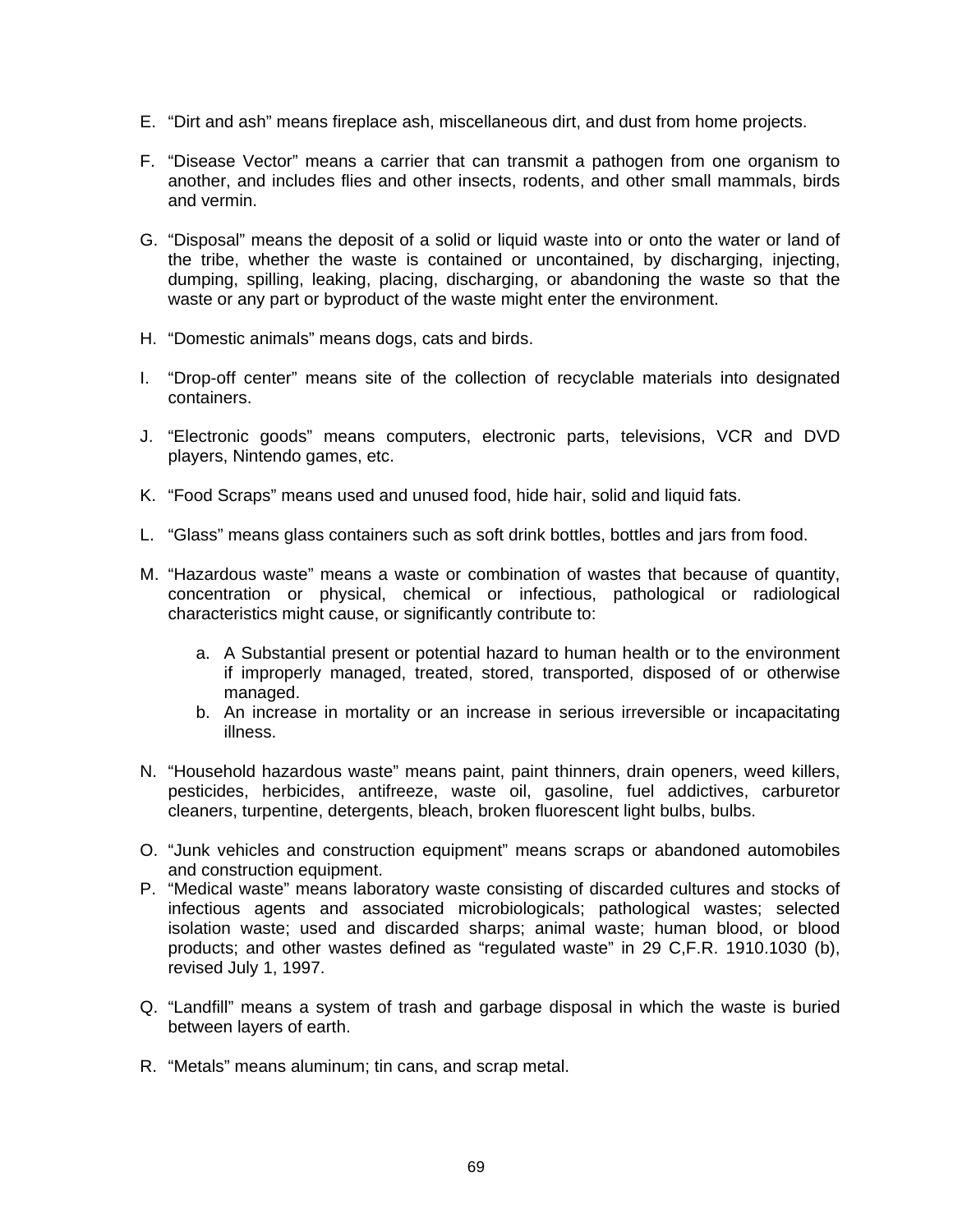- S. "Paper" means newspaper, magazines, envelopes, telephone directories, bags, and cardboard containers such as cereal/cracker boxes, cartons, egg cartons, etc.
- T. "Plastic" means plastic soda, water, milk and juice jugs, shampoo bottles, laundry/bleach bottles, six pack rings, packaging materials (Styrofoam peanuts), bags and wraps.
- U. "Recycling" means the process by which a material that would otherwise be placed in the landfill is collected, reprocessed, or remanufactured, and then reused or used for energy.
- V. "Solid Waste" means drilling wastes, garbage, refuse and other discarded material, including solid, liquid, semi-solid or contained gaseous material resulting from community activities.
- W. "Special Hazardous Waste" means acute toxic materials and radioactive material.
- X. "Special Solid Waste" means hazardous wastes, infectious wastes, radioactive wastes, industrial wastes or sludge's and sewage residues.
- Y. "Textiles, Leather and Rubber" means clothing items including footwear, fiber from apparel, lines, miscellaneous rubber parts, leather, covers, etc.
- Z. "Tires" means tires from automobiles, trucks, ATV's, etc.
- AA. "Used Waste Oil" means any oil that has been refined from crude oil or any synthetic oil that has been used, and as a result of such use, is contaminated by physical or chemical impurities.
- BB. "Yard waste/wood" means grass clippings, leaves, weeds, brush and branches, tree stumps. Wood is composed of pallets, crates, barrels and furniture.
- CC. "Wildlife Scraps" means fish, moose, caribou, and other trapping scraps.

#### **Section 1.3 Solid Waste Disposal Facilities**

- A. The community of Kotlik's landfill is designated for the disposal of all types of solid waste, with the exception of special solid waste. It is not connected by road, to a Class I Municipal Solid Waste landfill. The landfill accepts less than five tons daily of village solid waste, based on an annual average. Public access to the landfill will be permitted. People have the right to visit the village and live there.
- B. The entities in the community of Kotlik may require any person dumping solid waste at the community of Kotlik's landfill to dump where specified, and may reject or impound any waste that is judged to be unacceptable. Impoundment implies that the waste and its container, but not the vehicle used to transport the waste, may be impounded.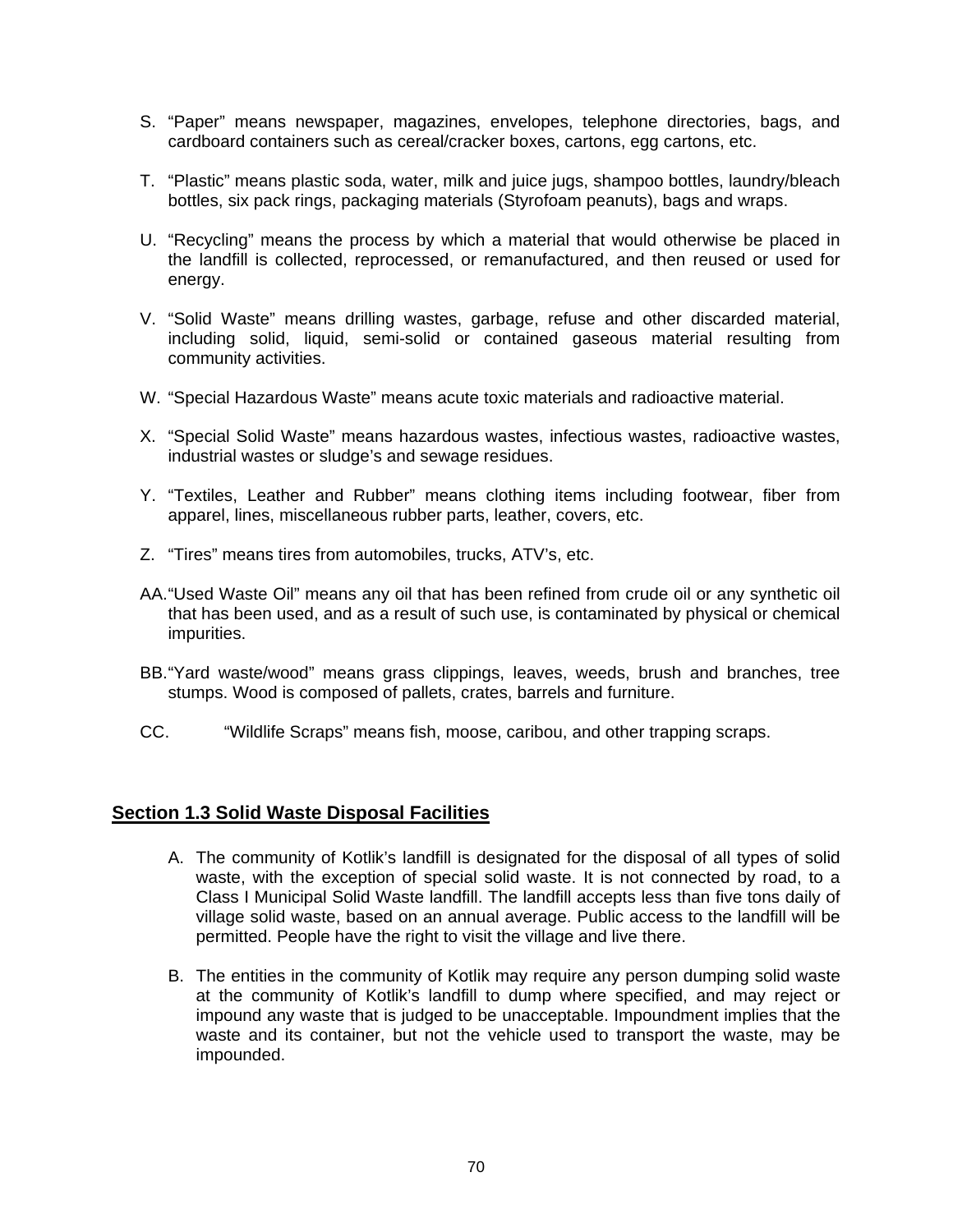## **Section 1.4 Hazardous Waste Disposal Facilities**

- A. The community of Kotlik hazardous Drop-Off Center is designated for the disposal of all types of hazardous solid waste, with the exception of special hazardous waste.
- B. The community of Kotlik is classified by the Environmental Protection Agency as a conditionally exempt small quantity generator. The village generates less than 220 lbs. (100 kg) per month of hazardous waste. The village generates less than 2.2 lbs. (1 kg) of acutely hazardous waste in a calendar month, and never stores more than that amount for any period of time.
- C. The entities in the community of Kotlik may require any person depositing hazardous waste at the community of Kotlik Hazardous Waste Drop-off Center to deposit it where specified, and may reject or impound any waste that is judged to be unacceptable. Impoundment implies that the waste and its container, but not the vehicle used to transport the waste, may be impounded.

### **Section 1.5 Use of the New Kotlik Village Waste Facilities**

The entities in the community of Kotlik shall minimize, to the extent practical, access by wildlife and domestic animals to the waste deposited at the landfill. The entities in the community of Kotlik shall ensure that any person wishing to dispose of solid waste in the community of Kotlik landfill will be permitted to do so, under the following conditions:

- A. Large and small appliances, if not backhauled or reused, disposed of in the landfill, shall be covered with two inches of earthen material, in a manner that will protect the public health, safety, and welfare and the environment.
- B. Construction and demolition debris generated from the village that is disposed of in the landfill shall be covered with two inches of earthen material, in a manner that will protect the public health, safety, and welfare and the environment.

**\*\***Contractors shall remove their construction demolition and debris from the village. Any business that work with contractors shall make sure the contractor agrees to remove their construction or demolition debris upon completion of project.

\*\*A Memorandum of Agreement between the contractor and the business(s) shall need to be in effect concerning the removal of the debris, before starting construction in the community of Kotlik. If the business(s) fails to comply with this matter, they will be held for all the responsible costs to justify the problem, including court fees, fines, operations, etc.

- C. Dirt and ash, disposed of in the landfill, shall be covered with two inches of earthen material, in manner that will protect the public health, safety, and welfare and the environment.
- D. Domestic animals: the owner shall be responsible for burying domestic animals that are dead, in a manner that will protect the public health, safety, and welfare and the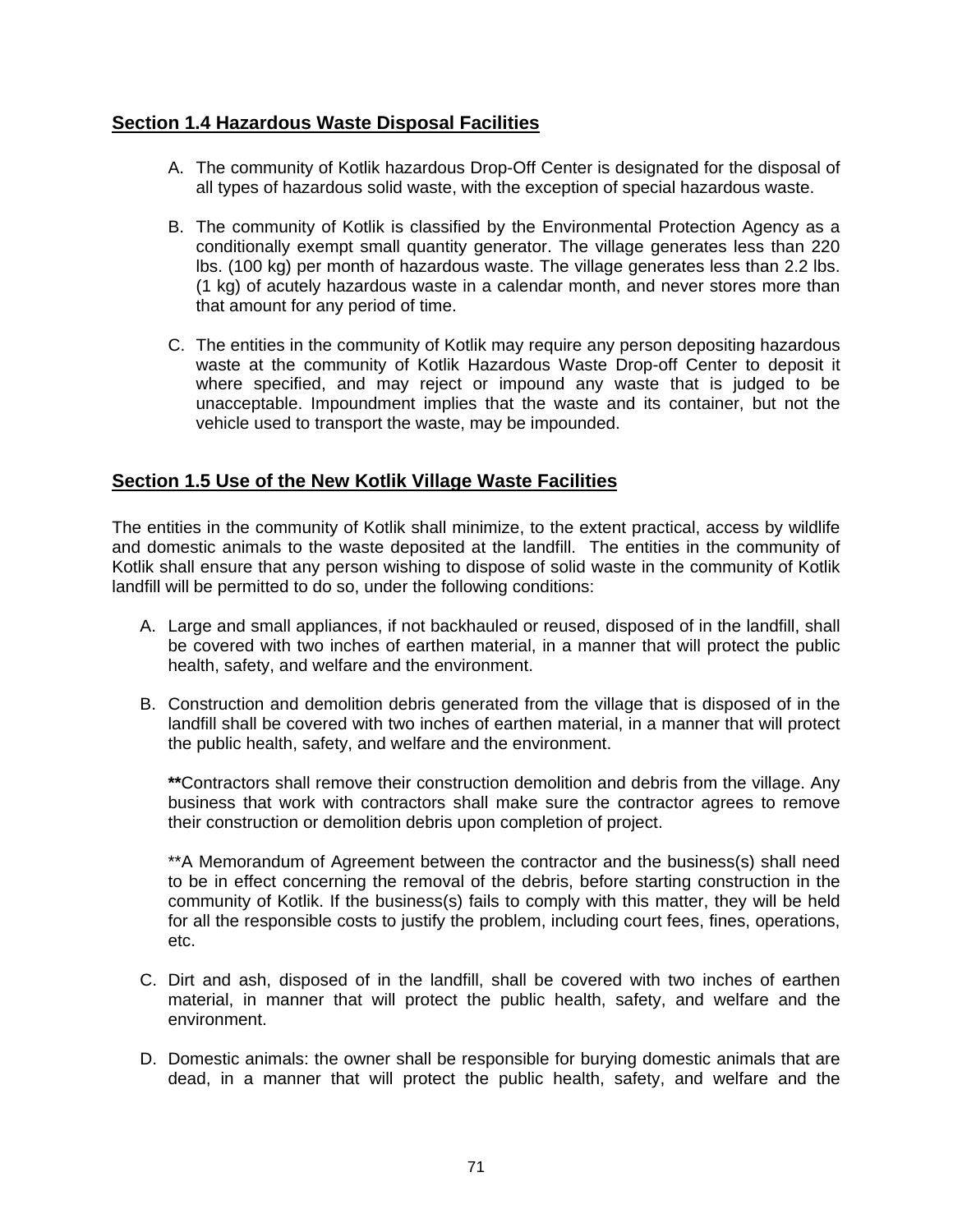environment. The animals shall be covered with lime so that disease vectors do not endanger public health, safety, or welfare or create a nuisance.

- E. Electronics goods, if not backhauled or reused, in the landfill, shall be covered with two inches of earthen material, in a manner that will protect the public health, safety, and welfare and the environment.
- F. Food scraps shall be burned in a burn box and/or buried in the landfill. The food scarps shall be covered with two inches of earthen material, in a manner that will protect the public health, safety, and welfare and the environment.
- G. Glass shall be burned in a burn box and/or buried in the landfill. The glass shall be covered with two inches of earthen material, in a manner that will protect the public health, safety, and welfare and the environment.
- H. Household trash shall be burned in a burn box and be buried in the landfill. The household trash shall be covered with two inches of earthen material, in a manner that will protect the public health, safety, and welfare and the environment.
- I. Junk Vehicles and construction equipment, if not backhauled or reused, shall have the batteries and fluids removed before they are disposed of in the landfill.
- J. Metals shall be burned in a burn box and/or buried in the landfill. The metal shall be covered with two inches of earthen material, in a manner that will protect the public health, safety, and welfare and the environment.
- K. Paper shall be burned in a burn box and/or buried in the landfill. The paper shall be covered with two inches of earthen material, in a manner that will protect the public health, safety, and welfare and the environment.
- L. Textiles, leather, rubber and furniture shall be buried in the landfill. Textile, leather, rubber and furniture shall be covered with two inches of earthen material, in a manner that will protect the public health, safety, and welfare and the environment.
- M. Tires shall be placed in or around the landfill. Tires tend to move back up to the surface of the earth when buried. Tires may be covered with two inches of dirt, in a manner that will protect the public health, safety, and welfare and the environment.
- N. Yard wastes and wood shall be composted and/or buried in the landfill. Yard waste and wood shall be covered with two inches of earthen material, in a manner that will protect the public health, safety, and welfare and the environment. Brush shall be burned outside the landfill. Once the ashes have cooled, they shall be placed in the landfill.
- O. Wildlife Scraps: the owner shall be responsible for burying wildlife scrap animals in a manner that will protect the public health, safety, and welfare and the environment. The wildlife scraps shall be covered with lime so that disease vectors do not endanger public health, safety, or welfare or create a nuisance.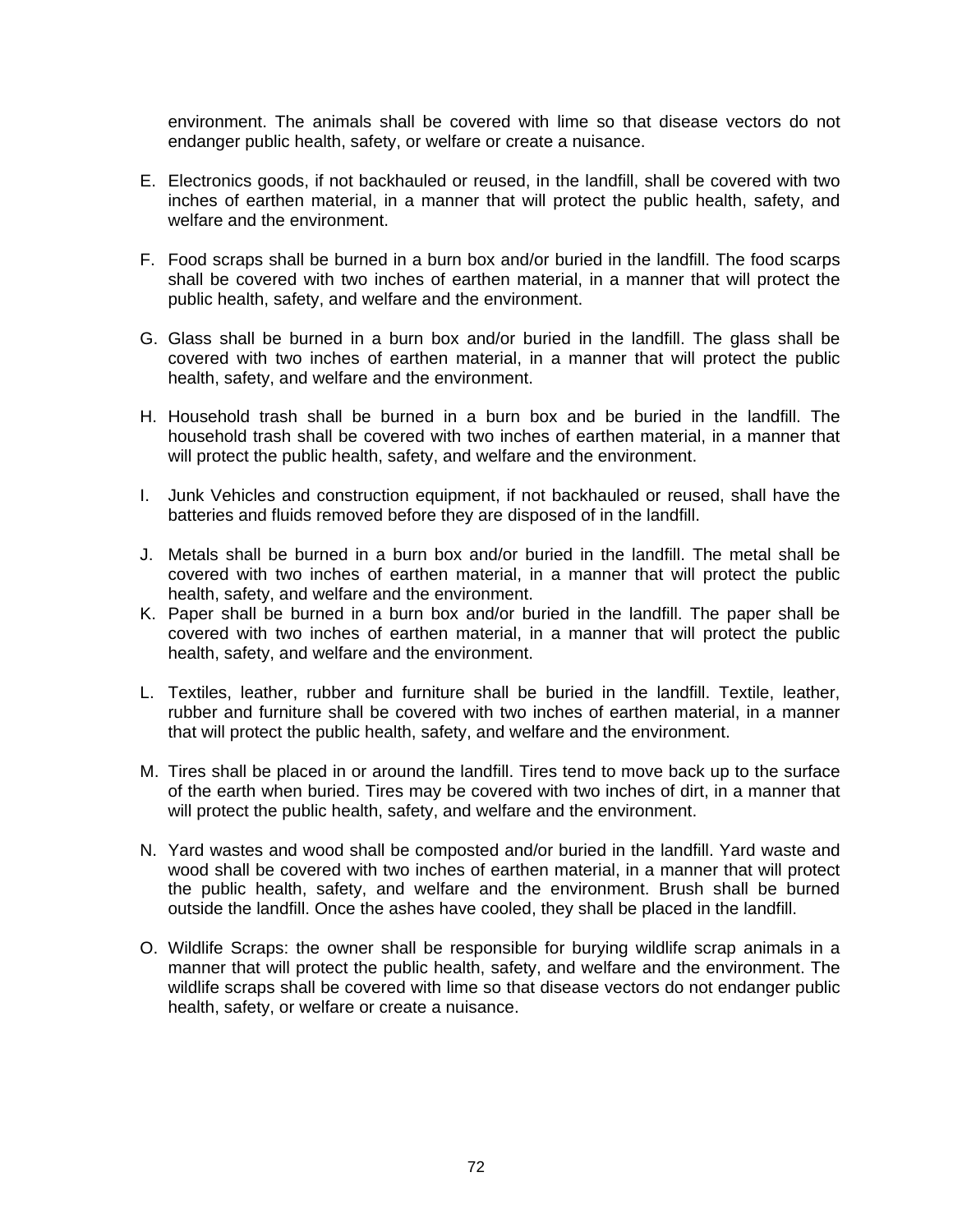## **Section 1.6 Use of the Community of Kotlik Hazardous Waste Drop-Off Center**

The entities in the community of Kotlik shall ensure that any person wishing to deposit hazardous waste in the community of Kotlik Hazardous Waste Drop-Off Center will be permitted to do so, under the following conditions:

- A. Batteries shall be deposited into totes that will be delivered to a universal waste handler or destination facility subject to the universal waste requirements of 40 CFR Part 273.
- B. Household hazardous waste shall be deposited into containers that will be delivered to a state or federally recognized hazardous waste management treatment, storage or disposal facility subject to the Standard for Owners and Part Operators of Hazardous Waste Treatment Storage and Disposal Facilities of 40 CFR 264.
- C. Medical waste shall be placed into containers that shall be delivered to a state or federally recognized hazardous waste management treatment, storage or disposal facility subject to the Standard for Owners and Operators of Hazardous Waste Treatment Storage and Disposal facilities of 40 CFR Part 264.
- D. Small amounts of used waste oil, if not reused in the village, shall be stored until enough is collected to deliver it to a state or federally recognized hazardous waste management treatment, storage or disposal facility subject to the Standard for Owners and Operators of Hazardous Waste Treatment Storage and Disposal Facilities of 40 CFR Part 264.

### **Section 1.7 General Solid Waste Prohibition**

- A. No person shall dispose of solid wastes in any place except the one listed in Section 1.3.
- B. No person shall dump, throw, drop or deposit waste in the community of Kotlik Landfill except those approved by the entities in the community of Kotlik.

### **Section 1.8 General hazardous Waste Prohibition**

- A. No person shall dispose of hazardous waste in any place except the one listed in Section 1.4.
- B. No person shall deposit hazardous wastes in the community of Kotlik Waste Drop-Off Center, except those approved by the entities in the community of Kotlik.

### **Section 1.9 Collection and Transportation of Solid Waste**

A. The owner or occupant of any premises or business establishment shall be responsible for the collection and transportation of all solid waste accumulated at a premises or business establishment to the approved solid waste facility in accordance with this chapter.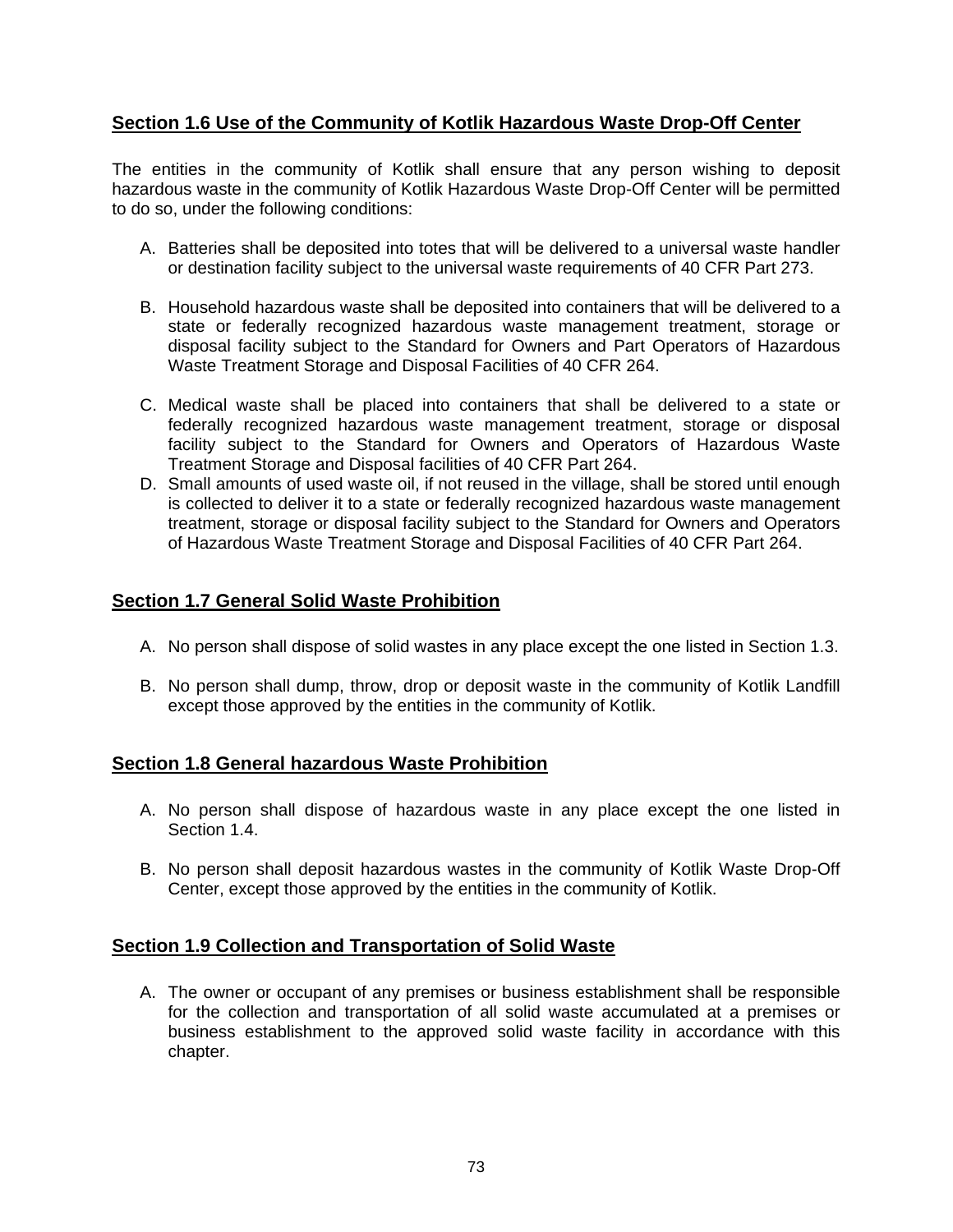- B. Putrescible solid waste shall be collected and transported in bags or containers, which are covered and leak proof.
- C. Vehicles or containers used for the collection and transportation of any solid waste shall be loaded and moved in such a manner that the contexts will not fall, leak or spill there from. Where spillage does occur, it is the responsible of the collector or transporter to pick up the material and return it to the vehicle and the container.

#### **Section 1.10 Collection and Transportation of Hazardous Waste**

- A. The owner or occupant of any premises or business establishment shall be responsible for the collection and transportation of all hazardous waste accumulated at a premises or business establishment to the approved hazardous waste drop-off center in accordance with this chapter.
- B. Each container for hazardous waste shall be labeled with the words "Hazardous Waste" and the date the waste was generated.
- C. The community of Kotlik will not store any more than 2,200 lbs. (1,000 kg) of hazardous waste on site at any time.
- D. The hazardous waste shall be delivered to: (1) a universal waste handler or destination facility subject to the universal waste management treatment, storage or disposal facility subject to the Standard for Owners and Operators of Hazardous Waste Treatment Storage and Disposal Facilities of 40 CFR Part 264.

#### **Section 1.11 Recycling of Material.**

- A. Materials that may be recycled, when it is economically feasible for the tribe, may include but are not limited to:
	- 1. Glass;
	- 2. Aluminum cans;
	- 3. Corrugated cardboard, flattened
	- 4. Computer paper;
	- 5. Office paper;
	- 6. Scrap metal;
		- a. Aluminum
		- b. Copper
		- c. Iron
		- d. Brass
		- e. Stainless steel
	- 7. Plastic;
	- 8. Biomass material
	- 9. Batteries
	- 10. Other materials selected by the entities in the community of Kotlik.
- B. The entities in the community of Kotlik may provide for this separation by ensuring that the Community of Kotlik – provided locations or containers are available for the recycling materials.